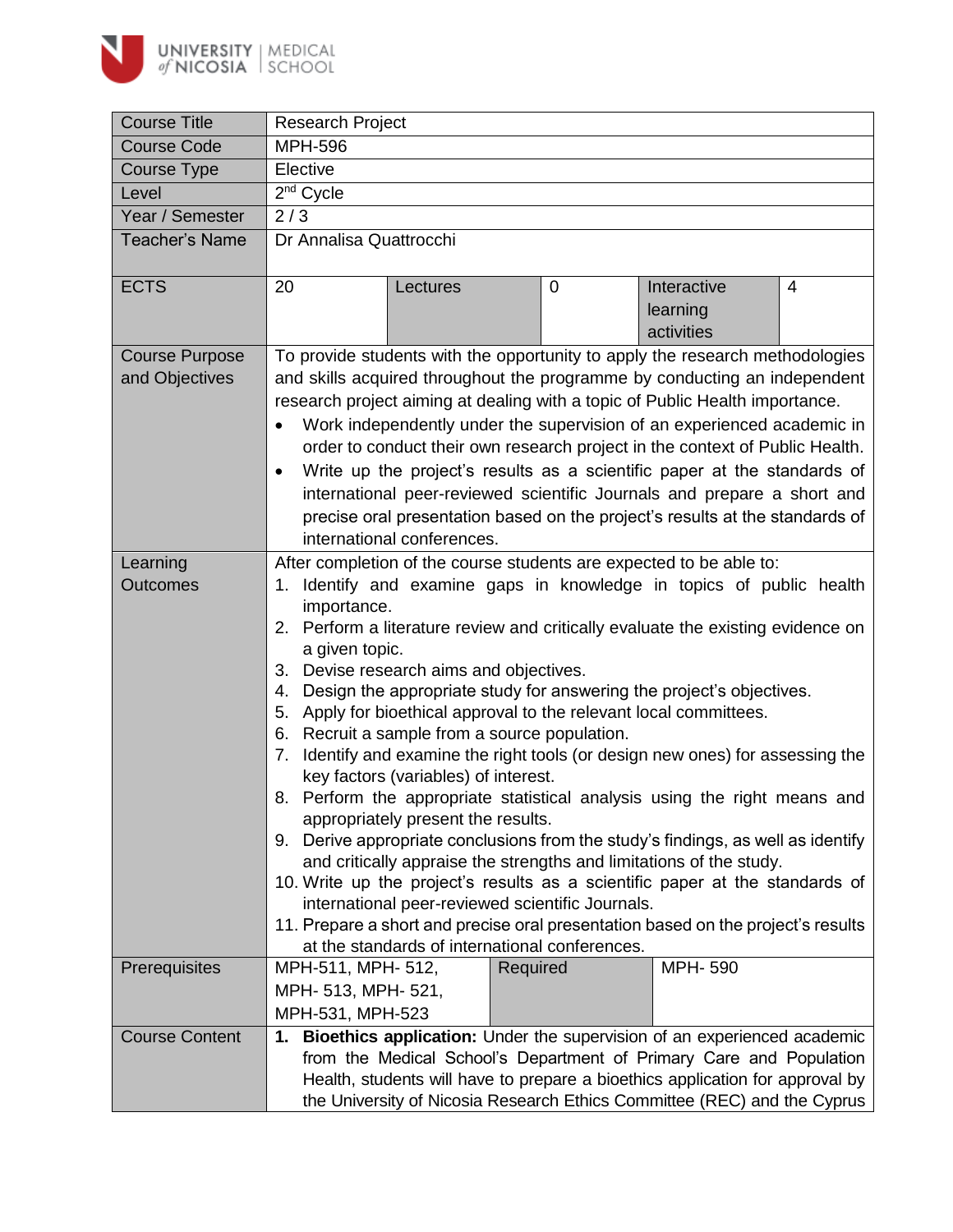| Teaching<br>Methodology | and regulations.<br>Health.<br>conference.                                                                                              | National Bioethics Committee (CNBC), as well as the local Bioethics<br>Committee in the place of study conduct, if this is required by the local laws<br>2. Scientific article: Under the guidance of their supervisor (see above),<br>students will have to write up their project in the form of a scientific paper<br>following the structure of the per-reviewed International Journal of Public<br>3. Oral presentation: Under the guidance of their supervisor (see above),<br>students will have to prepare a short (10-minute) oral presentation of their<br>project and findings following the guidelines of an international Public Health<br>This course is delivered via distance learning (online) and includes teaching<br>material and interactive online tutorials (Webinars). |                                 |      |                        |  |  |
|-------------------------|-----------------------------------------------------------------------------------------------------------------------------------------|------------------------------------------------------------------------------------------------------------------------------------------------------------------------------------------------------------------------------------------------------------------------------------------------------------------------------------------------------------------------------------------------------------------------------------------------------------------------------------------------------------------------------------------------------------------------------------------------------------------------------------------------------------------------------------------------------------------------------------------------------------------------------------------------|---------------------------------|------|------------------------|--|--|
| Bibliography            | <b>Required Textbooks / Reading:</b><br><b>Title</b>                                                                                    | Author(s)                                                                                                                                                                                                                                                                                                                                                                                                                                                                                                                                                                                                                                                                                                                                                                                      | <b>Publisher</b>                | Year | <b>ISBN</b>            |  |  |
|                         | Doing Your<br>Research<br>Project: A<br>Guide for First-<br>Time<br>Researchers in<br>Education,<br>Health and<br><b>Social Science</b> | <b>Judith Bell</b>                                                                                                                                                                                                                                                                                                                                                                                                                                                                                                                                                                                                                                                                                                                                                                             | <b>Open University</b><br>Press | 2005 | 978-<br>0335215<br>041 |  |  |
|                         | <b>Recommended Textbooks / Reading:</b>                                                                                                 |                                                                                                                                                                                                                                                                                                                                                                                                                                                                                                                                                                                                                                                                                                                                                                                                |                                 |      |                        |  |  |
|                         | <b>Title</b>                                                                                                                            | Author(s)                                                                                                                                                                                                                                                                                                                                                                                                                                                                                                                                                                                                                                                                                                                                                                                      | <b>Publisher</b>                | Year | <b>ISBN</b>            |  |  |
|                         | How to Do Your<br>Research<br>Project: A<br>Guide for<br>Students in<br>Medicine and<br>the Health<br><b>Sciences</b>                   | Caroline<br>Beardsmore                                                                                                                                                                                                                                                                                                                                                                                                                                                                                                                                                                                                                                                                                                                                                                         | Wiley-Blackwell                 | 2013 | 978-<br>0470658<br>208 |  |  |
|                         | Qualitative<br>Methods in<br>Public Health: A<br><b>Field Guide for</b><br>Applied<br>Research (2nd<br>ed.)                             | Tolley EE, Ulin<br>PR, Mack N,<br>Robinson ET,<br>Elizabeth T.<br>Robinson,<br>Succop SM                                                                                                                                                                                                                                                                                                                                                                                                                                                                                                                                                                                                                                                                                                       | Jossey-Bass                     | 2016 | 978-<br>1118834<br>503 |  |  |